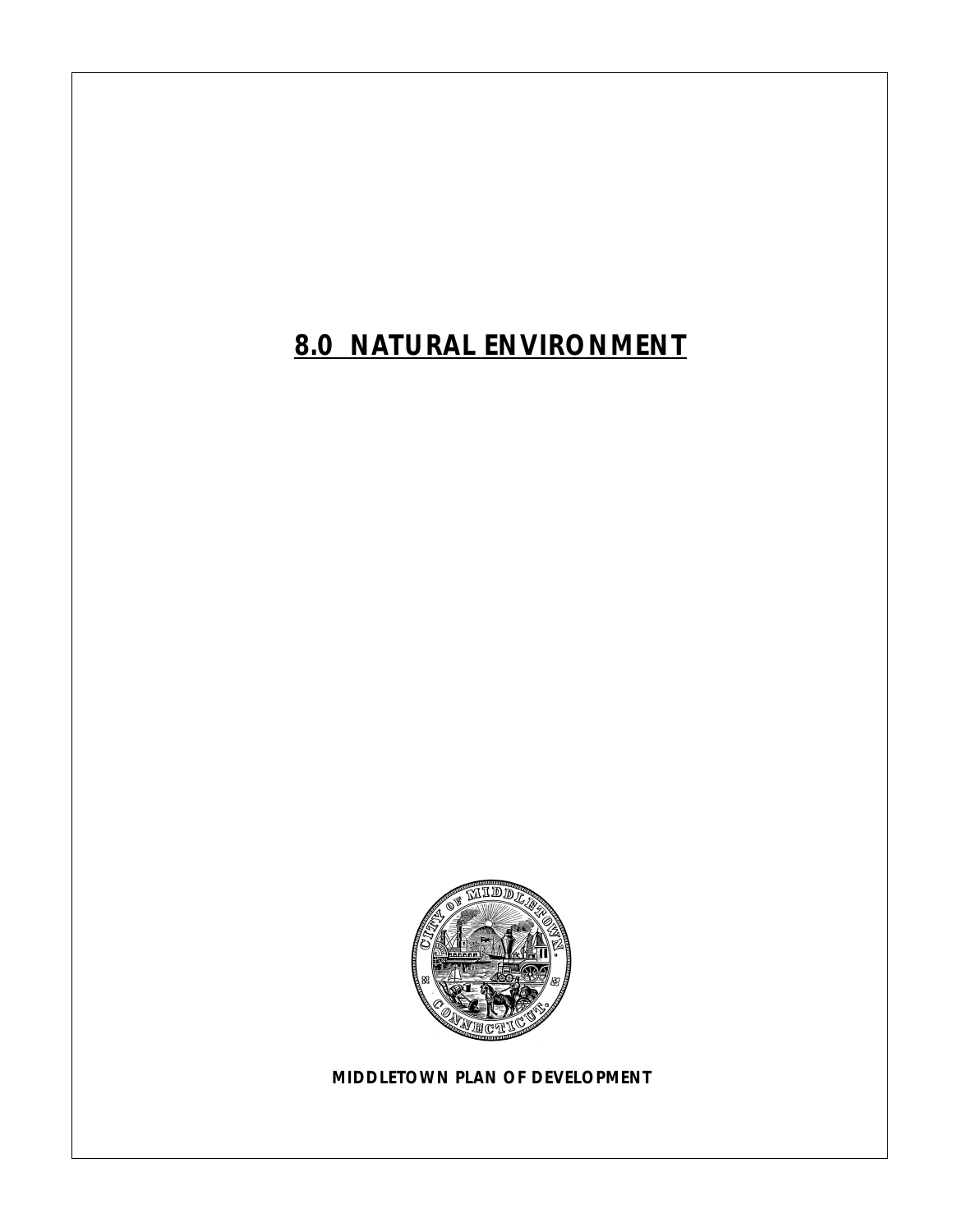#### **8.0 NATURAL ENVIRONMENT**

#### **8.1 Introduction**

Middletown's 42.5 square miles contain a wide diversity of environments, including wooded uplands, traprock ridges, riverfronts, and inland wetlands, meadows and conservation areas, in addition to some highly urbanized areas. Uplands provide walking, hiking, and wildlife habitat for a variety of species. Traprock ridges represent a unique and localized geologic formation that adds to the local identity. The Connecticut River offers recreational opportunities, scenic views, and an undeveloped riverine corridor for wildlife. The abundant opportunities available to Middletown residents within a small geographic area enable residents to interact with and enjoy the natural assets the City has to offer.

The Plan of Conservation and Development sets the following goals for the natural environment:

- *To maintain sufficient and carefully selected undeveloped areas so as to preserve the rural character of Middletown, and to provide areas for passive recreational opportunities.*
- *To assist in carefully managing significant but fragile natural system.*
- *To provide for a healthy living environment by promoting clean air, reducing noise levels, ensuring clean water resources, and properly managing hazardous materials and solid wastes.*

The 1999 survey results demonstrate that these goals resonate with residents. One-third of all respondents to the town-wide survey listed protection of the natural environment as a key long-term goal for the city. And when asked to rank their environmental concerns, residents clearly indicated that air and water quality are the two principal environmental issues. As evidenced by the results of the public opinion survey carried out in August, 1999, 60% of respondents to the survey said that they wanted to increase the number of open space acres in Middletown, with 35% ready to pay higher taxes to acquire it.

#### **8.2 Connecticut River**

The Connecticut River defines Middletown's entire eastern boundary. This eight-mile section of the river offers Middletown residents a diverse range of passive and active recreational opportunities, as well as occasions to view wildlife and to learn about the local ecology. Only a small portion of the river's edge, between the confluences of the Mattabesset River and Sumner Brook (the Central Business District area) has been heavily developed. The rest of the river has remained relatively free from development pressure. The Connecticut River has been the focus of numerous local, regional, and national conservation efforts. In 1991, the Silvio O. Conte National Fish and Wildlife Refuge was created, which encompasses the entire Connecticut River watershed. In fact, one of the Refuge's special focus areas is in Middletown (Round and Boggy Meadows/Mattabesset, Coginchaug River/Wilcox Island). This area has been given a high priority rank due to its special biological values. The Tidelands of the lower Connecticut River have also been designated one of the hemisphere's "Last Great Places" by The Nature Conservancy (TNC), and the tidal marshes of the Mattabesset are within one of TNC's key conservation areas in the Tidelands Region. Most recently, the Connecticut River was named one of the American Heritage Rivers, in large part due to its undeveloped nature.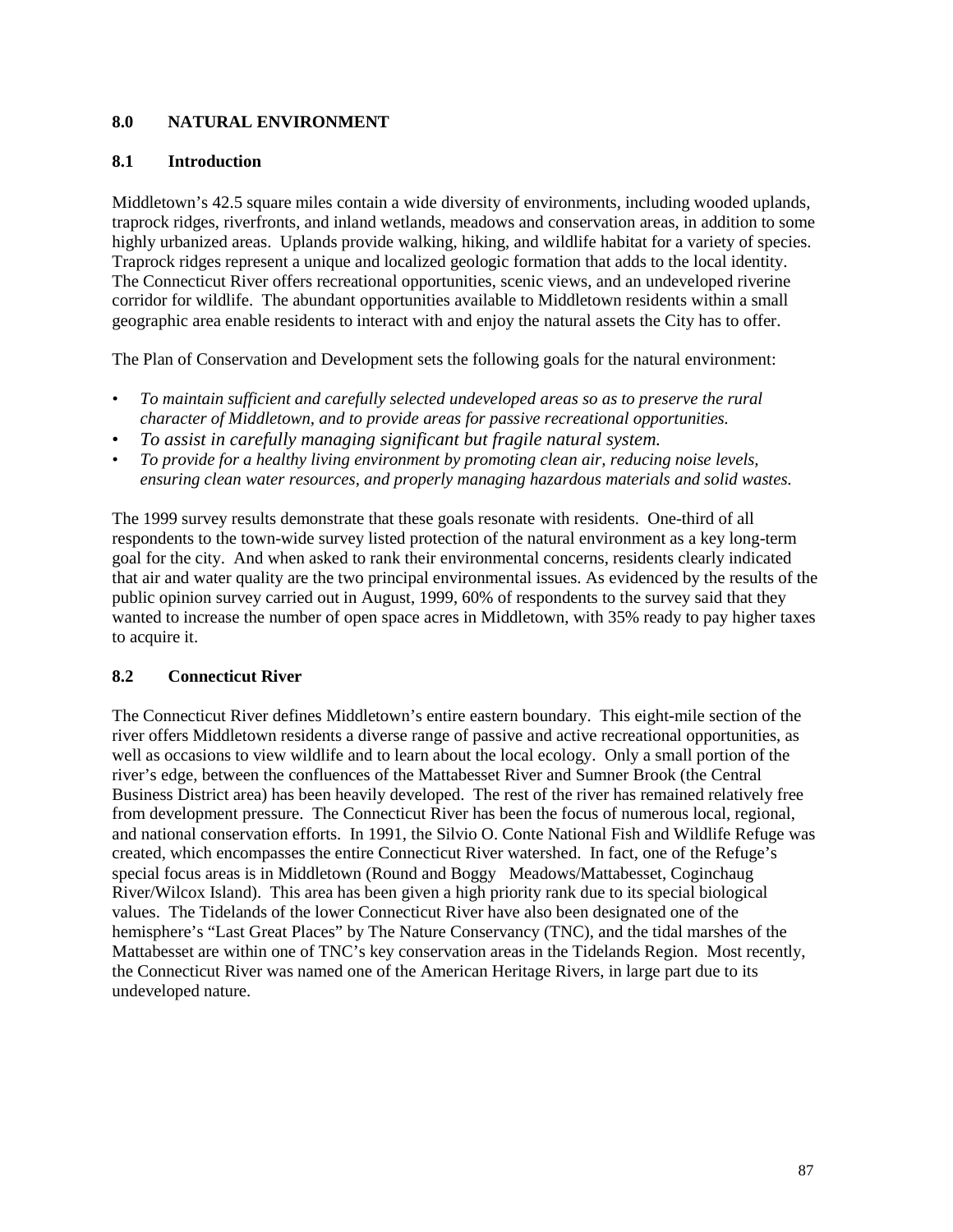Much of the lowland area has been developed as the Central Business District and surrounding residential neighborhoods. The river and its banks hold tremendous potential for fishing, boating, hiking, and bird watching, but access to the riverfront remains a significant hurdle to better enjoy the river's amenities. The City has created Harbor Park as a means to make the river more accessible to residents, though Route 9 creates a barrier to reconnecting downtown with its riverfront.

The topography changes gradually downstream of the Sumner Brook area, and abruptly south of Silver Street, resulting in limited development along the Maromas section of the riverfront. Rising quickly to elevations of 400 feet south of Silver Street result in beautiful vistas of the Connecticut River Valley from heights hundreds of feet above the river. The rocky soil, limited access, and difficult terrain have kept development away from the area, allowing the local environment to thrive. The entire length of the river and many interior points have been designated as "areas of special concern" by the CT Department of Environmental Protection and the "Open Spaces" chapter from the previous plan identifies the area as having a diverse habitat consisting of upland and wetland areas, many rare species, and valuable wetland and tidal wetland areas. The heavily vegetated banks and shoreline represent a wildlife travel corridor, offering protection and food for migrating animals and birds. The river itself is home to fish species including the Atlantic salmon, striped bass, shad, and shortnose sturgeon, which is a federally listed endangered fish that is found in the river and near Middletown. Many sport fish occur locally.

#### **8.3 Rivers and Inland Wetlands**

In Middletown, the principal tributaries to the Connecticut River are the Coginchaug, the Mattabesset, and Sumner Brook. These smaller rivers traverse rural and highly urbanized areas. Due to extensive development within the tributaries' watersheds, these waterways have deteriorated over the years due to stormwater runoff, erosion, and the loss of habitat along the rivers' edge. Recreational possibilities that exist on the river, such as fishing on the Coginchaug and Mattabesset or canoeing on the Mattabesset, have been adversely affected over the years. Development along the rivers has also encroached into the natural floodplain, endangering property and impacting flooding conditions downstream. As the 1999 survey indicates, people are looking for ways to protect the natural environment and seek more recreational opportunities.

*The Management Plan for the Mattabesset River Watershed* demonstrates the spirit of cooperation that can exist between multiple towns and cities to accomplish a common goal. Working together, the Mattabesset River Stakeholder Group, funded in part by the CT Department of Environmental Protection (DEP) through an EPA Clean Water Section 319 nonpoint source grant, crafted a nine-point plan to restore the river's ecological integrity and to promote sustainable land use practices along the river. These goals included the expansion of recreational opportunities, limiting development, and safeguarding of preservation areas. A Coginchaug River Task Force was created several years ago to address the same issues along the Coginchaug.

Because of the importance of wetlands and watercourses for flood retention, wildlife habitat, and groundwater recharge, the Connecticut legislature passed Chapter 440 of the Connecticut General Statutes entitled "The Inland Wetlands and Watercourses Act." This act regulates any activity within wetland boundaries, but has also allowed the local municipality to adopt legislation to control the permitting process. Middletown originally adopted its Inland Wetland and Watercourses legislation in 1988 and continues its aggressive protection of inland wetlands and waterways.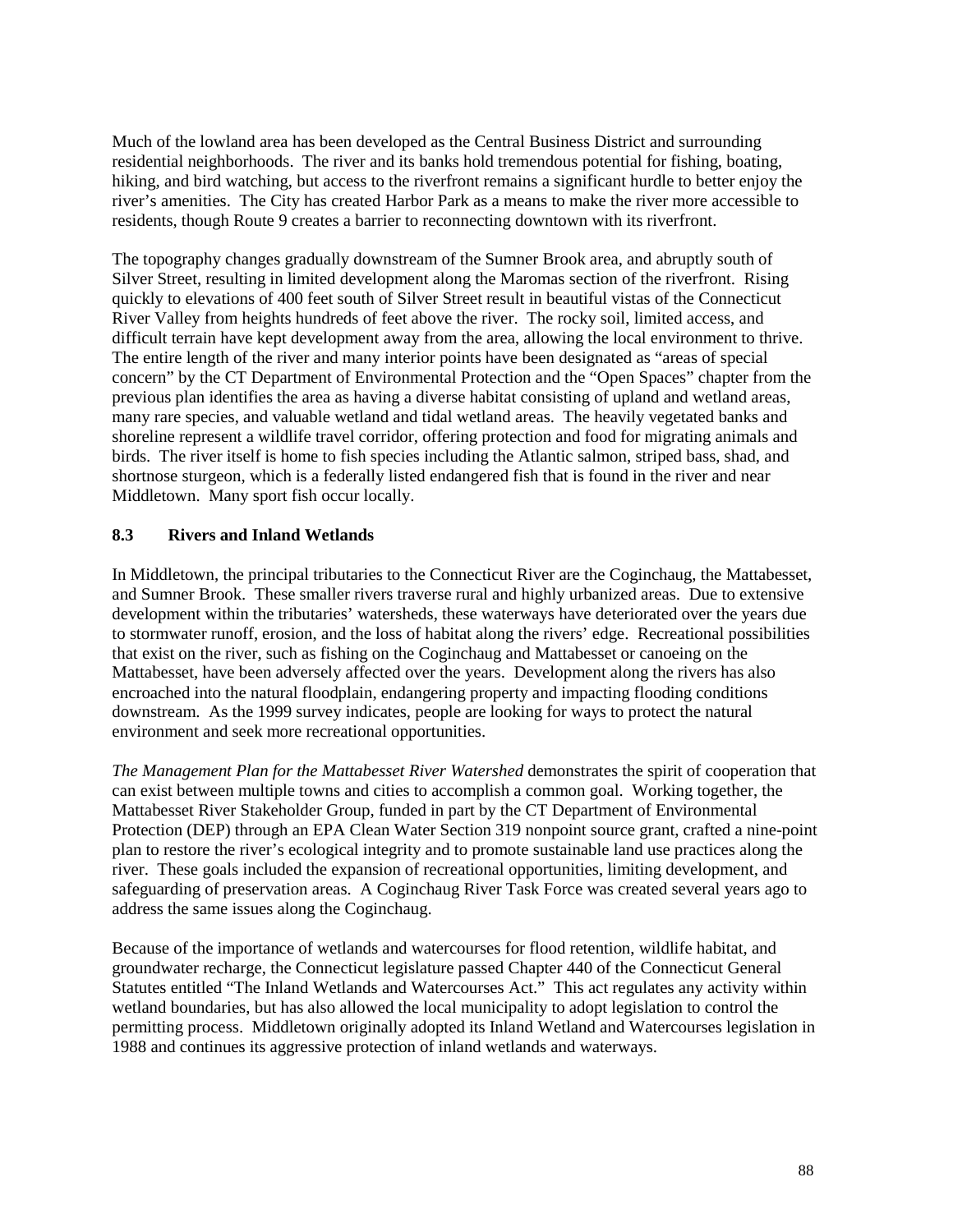

# MIDDLETOWN PLAN OF DEVELOPMENT<br>Middletown, CT



## Figure 8.1 Natural Environment

- Open Space and Institutional Land Streams, Rivers, Ponds Wetlands
- Flood Hazard Areas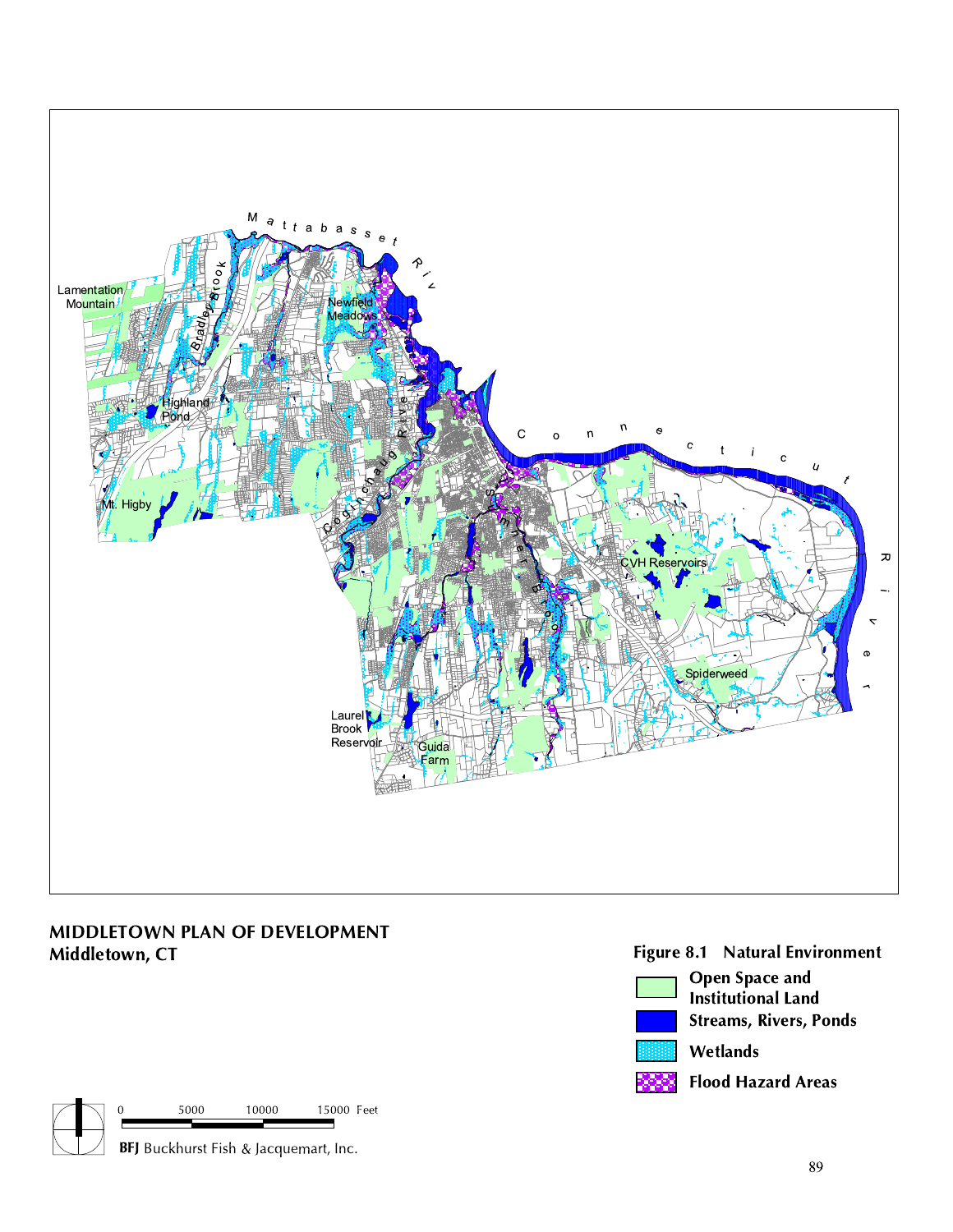#### **8.4 Public Watersheds and Groundwater**

The 1999 public opinion survey indicates that water quality is a significant concern for Middletown residents. Potable water arrives into residents' homes from either an individual well or as part of a public water supply. Middletown has two sources for its public water supply – Mount Higby reservoir and the Connecticut River. The Mount Higby reservoir represents a surface water reservoir, and is directly impacted by stormwater runoff. Reservoirs are part of public watersheds and require special legislation to safeguard the uses that occur on the surface that might enter the reservoir when it rains, for instance.

Wells that are located alongside the Connecticut River, however, pump ground water into holding tanks before it is dispersed throughout the city. This groundwater is dependent on aquifers and "recharge areas" that allow water to slowly filter down into the ground where it can be pumped back to the surface. Like surface water reservoirs, groundwater is susceptible to contamination, but ground water does have the advantage of being filtered through many layers of soil before being recycled.

Both the City and the State recognize the need for safe drinking water and both have adopted legislation to safeguard the water supply. The State of Connecticut adopted Public Act 89-305, as amended by 90-275, "An Act Concerning the Aquifer Protection Areas." Any existing hazardous materials and toxic chemicals in the aquifer recharge area or public watershed should be carefully managed and eliminated wherever possible. The City adopted Section 42 of the Zoning Code "Protection of Water Resources" to control the activities within watersheds and recharge areas.

As Middletown's population grows and new buildings are constructed, care must be taken to ensure that land uses do not adversely impact water supplies, including the City's reservoirs and the aquifers beneath the Connecticut River. This means that chemicals and toxic substances should not be allowed near drinking water supplies, but also that groundwater recharge areas should be carefully regulated to protect their important function.

#### **8.5 Steep Slopes and Ridgelines**

Mount Higby, at approximately 900 feet above sea level, is Middletown's highest point. Along with Lamentation Mountain, parts of the Maromas area, and a few other hills, these elevated ridges provide a visual contrast to the lowlands of the Connecticut River Valley.

Much of Mount Higby has already been preserved due to its inclusion within the public watershed. Large tracts of Mount Lamentation have also been preserved recently, and efforts to expand dedicated open space areas within the Maromas area continue. These efforts will continue to protect Middletown's slopes from development. While difficult to develop, they are valued for their scenic quality and for native flora and fauna.

Because these ridgelines can be seen from long distances, aesthetic qualities are perhaps their most important asset. Development should not be allowed above elevations that would interfere with the ridgelines' scenic qualities. Some form of creative development, including cluster development, should be encouraged for any subdivision that impacts these slopes or ridgelines. Building heights should be lowered in these areas to stay below the treeline. Towers, clear-cutting, and other visually obtrusive elements should be prohibited.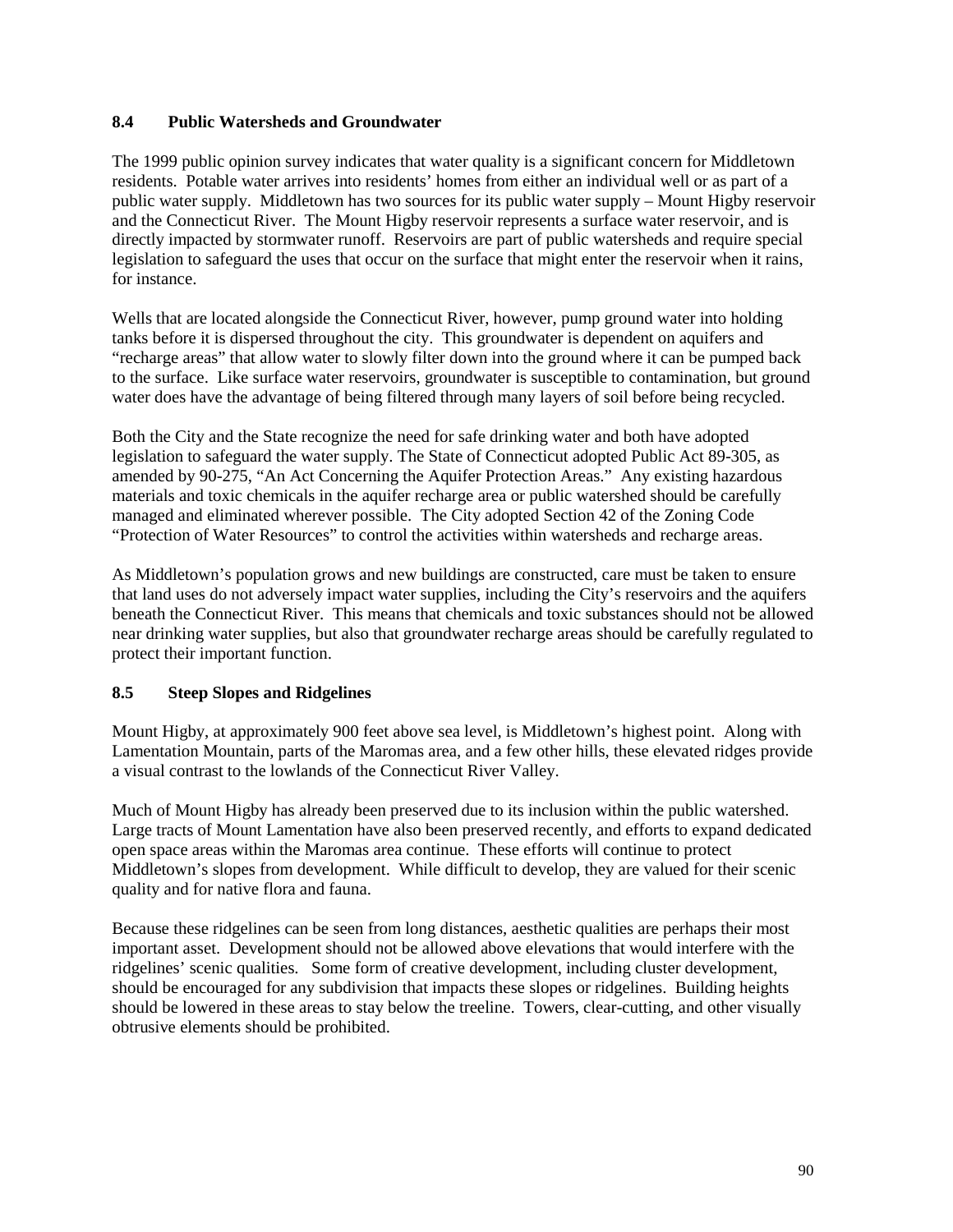A unique subset of ridgeline protection should address "Traprock Ridges." Rising from 300 to 900 feet above the ground, the Traprock Ridges run north from Long Island Sound to the New Hampshire border. The ridges, which were formed by an ancient volcanic lava flow, have dramatic, precipitous cliffs to the west and soft gradual slopes to the east. Glacial action and eons of weathering have produced a fragile, windswept environment with thin soil and plants not found elsewhere in the valley, such as yellow corydalis, lyre leaf rockcress.

These relatively pristine ridges provide an essential corridor for birds, animals and insects. Vernal pools on the eastern slopes provide breeding grounds for some rare salamanders, amphibians, and invertebrates. The western face of the ridges, footed by talus slopes, have unique micro-environments supporting relic plants from colder eras, sustained by cold-water seeps from above.

### **8.6 Air Quality**

Air quality in Connecticut is a major concern. The 1990 Plan of Development noted that it was the number one concern of residents and the 1999 survey indicated that it ranked second only to water quality as residents' primary concern. The state now meets health-related standards for five of the seven major pollutants regulated under the federal Clean Air Act. Reported air emissions of toxic substances declined from 12,700 tons in 1988 to 4,000 tons in 1994.<sup>10</sup>

The primary air quality concern in Connecticut derives from ozone. Ozone is a byproduct of the chemical reaction between heat and sunlight and volatile organic compounds (VOCs) and nitrogen oxides (NOX). Motor vehicles, paints, solvents, chemical plants, and gasoline stations all produce VOCs while motor vehicles, power plants, and burning fossil fuels create NOX. Ozone is a prime ingredient in smog, which, when inhaled, can aggravate a number of health problems including acute respiratory problems and asthma.

Currently the Greater Hartford Area, including Middletown, has been labeled a serious ozone nonattainment area by the EPA. This means that the Hartford area exceeds federal limits. Since 1991, however, the state has worked to lower ozone in the air and filed air quality improvement plans with the federal government. These measures, including cleaner gasoline, new automobile emission limits, and power plant emissions, have improved the air quality in the region. However, the state is still subject to pollution from windborne sources. Ozone can travel for hundreds of miles, and models indicate that Connecticut's ozone levels are worse when the wind comes from the southwest, carrying with it pollution from the metropolitan areas outside the state. Clearly, meeting the new standards will greatly depend upon improvements made in other states as well. Federal legislation will help to achieve these results.

Despite efforts to reduce pollutants, particularly in motor vehicles, which represent the dominant nonpoint source of pollutants in the state, projected growth in the number of vehicles and miles driven will ultimately outstrip the gains made. As a result, future land use planning should encourage closer interaction between residential areas and employment centers in an effort to reduce the number of vehicles and miles driven every year.

Only clean industries should be welcomed because of Middletown's poor air quality. Middletown's oil burning power plant should be brought into compliance with national standards.

 $\overline{a}$ 

<sup>10</sup> www.opm.state.ct.us/pdpd3/physical/c&dplan-rec/AirQ.htm